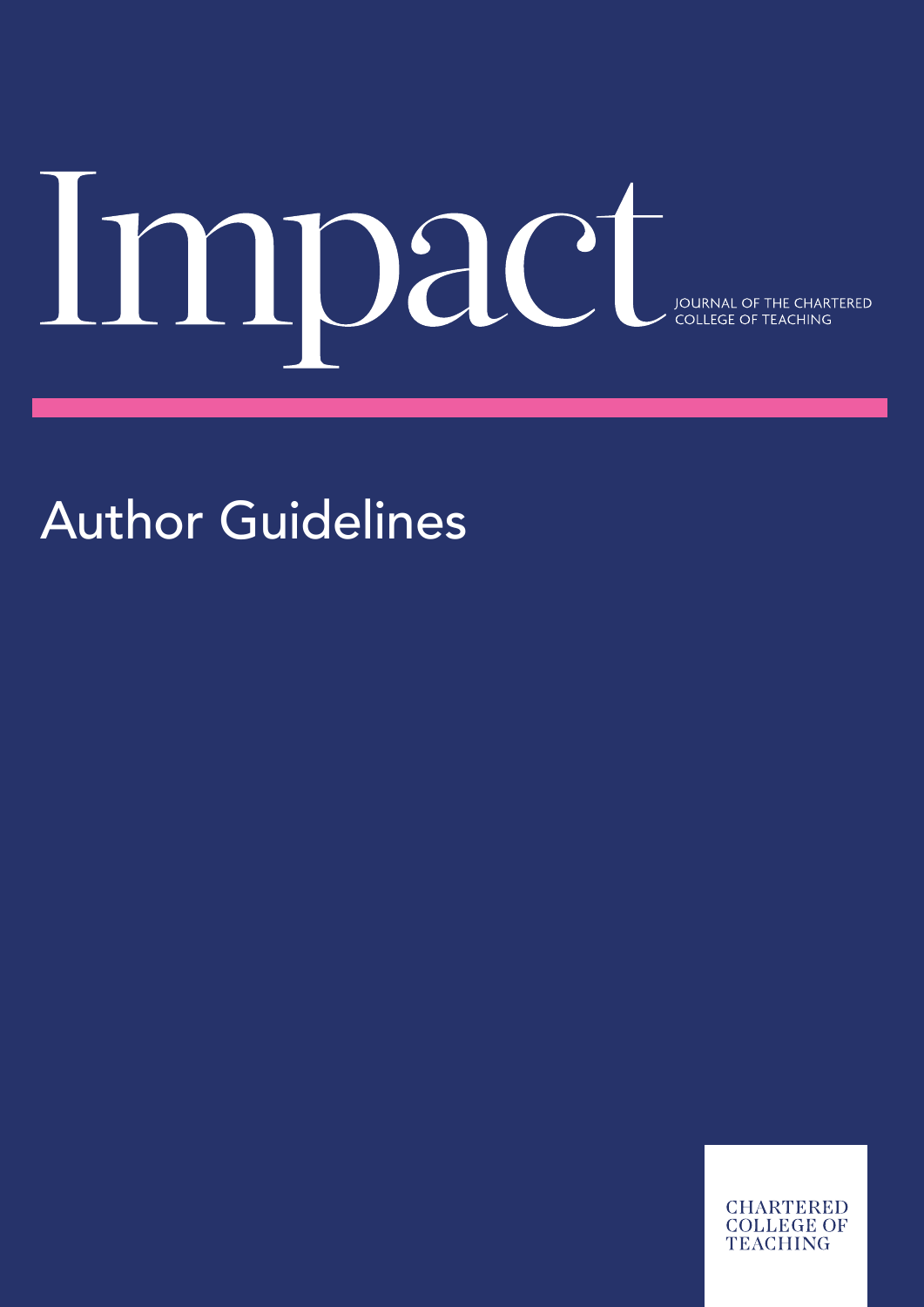# Contents

| <b>Style</b>                      | 03 |
|-----------------------------------|----|
| Article criteria                  | 03 |
| Submission and review             | 03 |
| Revisions and publication         | 04 |
| Copyright                         | 04 |
| Material required                 | 04 |
| Spelling, punctuation, formatting | 04 |
| References – general              | 04 |
| Refernces – styles                | 05 |
| Further support                   | 05 |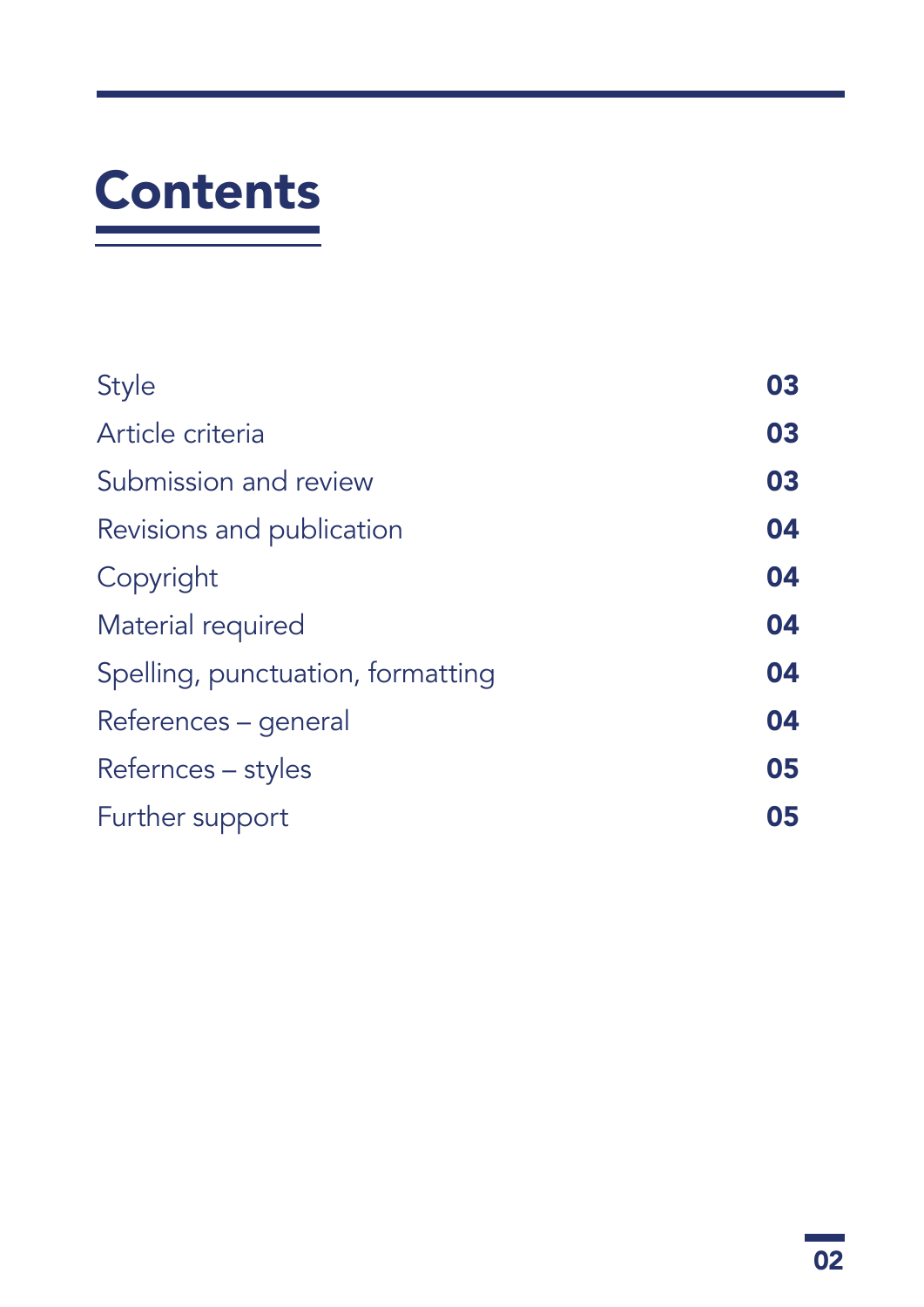# <span id="page-2-0"></span>Style

*Impact* is aimed at providing a link between research and practice, for a teacher readership. When presenting research / perspectives please offer, where possible, practical applications for classroom teachers, focusing on the usefulness of the research presented in practical terms. Please feel free to break up the text with features and lists.

#### Article types and word counts [word counts include references]

Original research – 1,000-2,000 words

Perspectives – 1,000-2,000 words

Case studies – 1,000-1,500 words

Teacher reflections - 500-1,000 words

Submitted articles that do not adhere to the above limits may not be accepted. All articles may be edited down by the publishing team, according to the needs of the journal. Authors must approve the final version of their article before publication.

Figures are welcome but should allow for 300 words from the article allowance, per figure. All figures for the print edition will be re-drawn to match the journal design. We do not accept photographs. Any figures reproduced from another publication need written permission from all third parties – please obtain permission from the copyright holder or ask the Chartered College publishing team for help.

## Article criteria

Original research articles help to expand or further research in a particular area. Note that it is acceptable for research articles to outline new research projects, initiatives or frameworks, and to report on preliminary findings. The aims, methods, analysis and conclusion should be clearly explained, supported by any relevant data and references.

Perspective articles offer a useful, interesting and balanced perspective on the topic they describe. They should demonstrate a thorough knowledge and understanding of the research, supported by relevant, recent references.

Case studies offer detailed studies of single settings or occurrences with clearly defined boundaries, such as a pedagogical intervention, an assessment initiative or an approach to CPD in a particular context. The aims and scope of the case study should be explicit, and the findings clearly explained, supported by any relevant data and references.

Teacher reflections discuss how a particular research paper or area of research has informed classroom practice and the potential impact of this on learning outcomes.

# Submission and review

Please declare any conflict of interest before submitting your article. A conflict of interest may arise if, for example, you (or your employer) have a commercial, legal, or professional relationship with other organisations, or with the people working with them, that could influence your research. We may communicate this in a disclosure statement in the published paper.

It is your responsibility to ensure that your research meets with the ethical approval of your institution, including obtaining informed consent from participants.

Once submitted, your article will be reviewed by the publishing team to ensure that it relates to the call for papers for the journal issue and meets the requirements outlined in this guide. After this initial stage, it will either be sent back to you with recommendations or sent for peer review. Peer reviewers are specialists in their field and help us to improve the quality of articles and support authors to develop them, by providing constructive comments for authors. Peer reviewers, including teachers and educational researchers, are asked to assess the originality, clarity and accuracy of submissions and evaluate their relevance for classroom practice. In addition, they are asked to consider the criteria of the specific article type they are reviewing.

You may be asked to provide the names of peers who could be called upon to review your article. Recommended reviewers should be specialists in their fields and should be able to provide an objective assessment of the article. Please be aware of any conflicts of interest when recommending reviewers. They should not have prior knowledge of your submission and they should not be someone you have recently collaborated with. Please note that the publishing team are not obliged to invite any recommended/opposed reviewers to assess your article.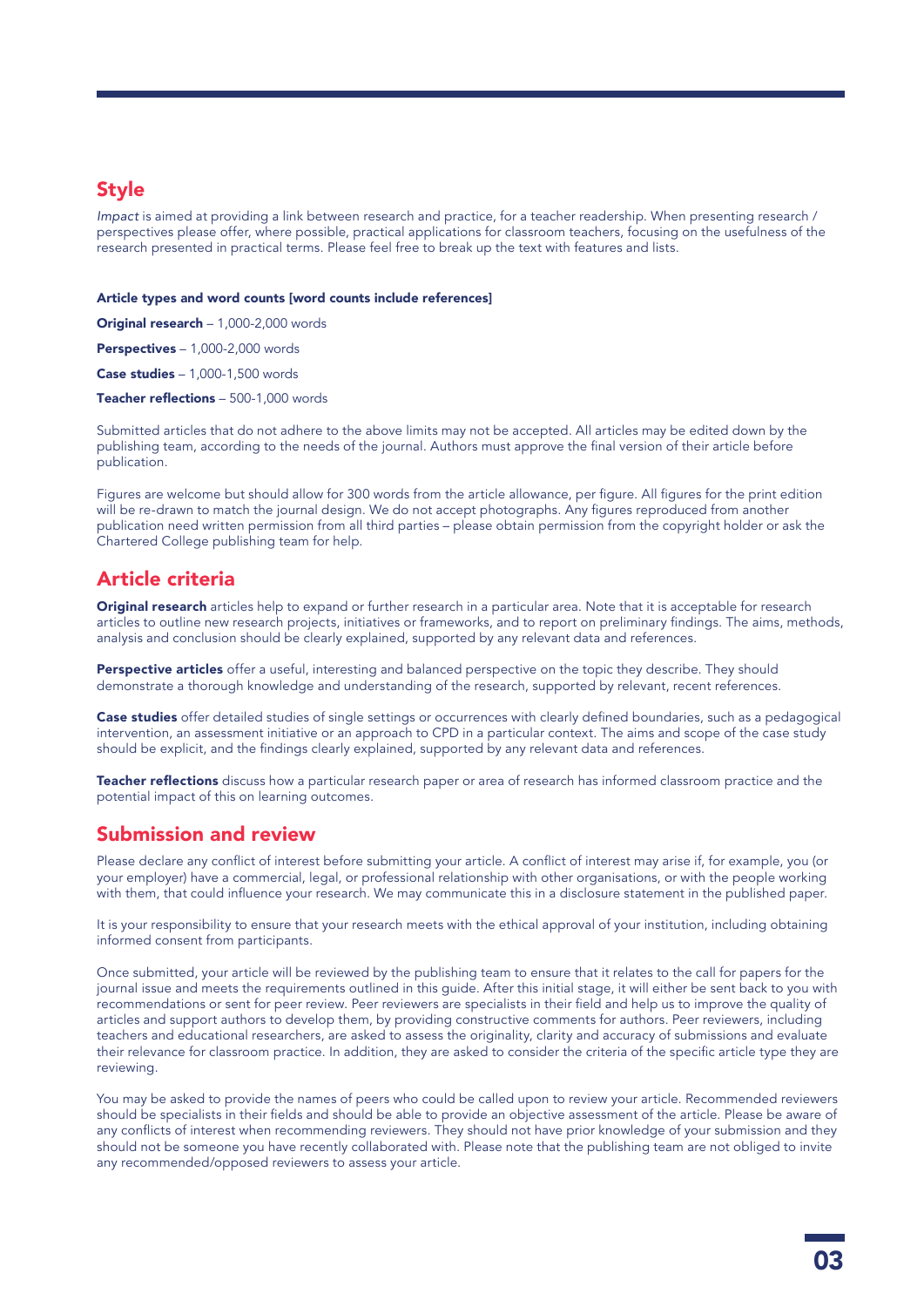# <span id="page-3-0"></span>Revisions and publication

Comments from peer reviewers will be shared with you in a review report. This is confidential and should not be made public. When revising your article, please make tracked changes within the document and/or include a document explaining how you have responded to each comment. Authors often find it convenient to annotate the review report, noting, under each comment, how they have responded to it within their article. If you disagree with a comment, please explain why.

# Copyright

If your article is accepted for publication, you will be asked to sign a contributor's publishing agreement. This acknowledges you as the owner of copyright for your article and grants the Chartered College of Teaching the exclusive right and licence to produce, publish, make available and further sub-license the article.

# Material required

- A full reference list [formatting details below]
- A one-line affiliation, including your name [without title], department or faculty [where relevant], institution, country
- 3 5 keywords
- Alternative text for images and figures to improve the accessibility of the online version of the journal. You can use this guide, or ask the Chartered College publishing team for help.

# Spelling, punctuation, formatting

- Define an abbreviation the first time that it is used
- '…ise' rather than '…ize'
- Oxford or series comma are not generally used; only use an Oxford / series comma if essential for clarity
- Parentheses can be used throughout. Double sets of parentheses are acceptable, e.g. (see Figure 2(a)). Do not use square brackets in the text
- Use single quotes, with double quotes within quoted material.
- Spell out numbers one to nine; for numbers 10 and over use numerals, except at the beginning of a sentence
- Write out dates in text and references as follows: 30 September 2003
- Do not use abbreviations in the title of a paper unless the full version is very long and clumsy or the abbreviation is better known than the full term
- Use 'student' rather than 'pupil'

# References – general

- Please use Harvard referencing style
- Please limit the amount of references to those that are absolutely necessary to the understanding of the article. If referencing over 20 sources, please discuss with one of the publishing team prior to submission. Please reference recent publications with as many as possible from open access sources
- Initials should be used without spaces or full points
- Up to three authors may be listed. If more are provided, then list the first three authors and represent the rest by et al. Fewer authors followed by et al. is also acceptable
- All references in the text and notes must be specified by the authors' last names and date of publication together with page numbers if given. E.g. '....AUTHOR LAST NAME (YEAR) has argued....' or '...several works (AUTHOR LAST NAME, YEAR) have described…'
- Do not use ibid., op. cit., infra., supra. Instead, show the subsequent citation of the same source in the same way as the first
- Where et al. is used in textual citations, this should always be upright, not italic.